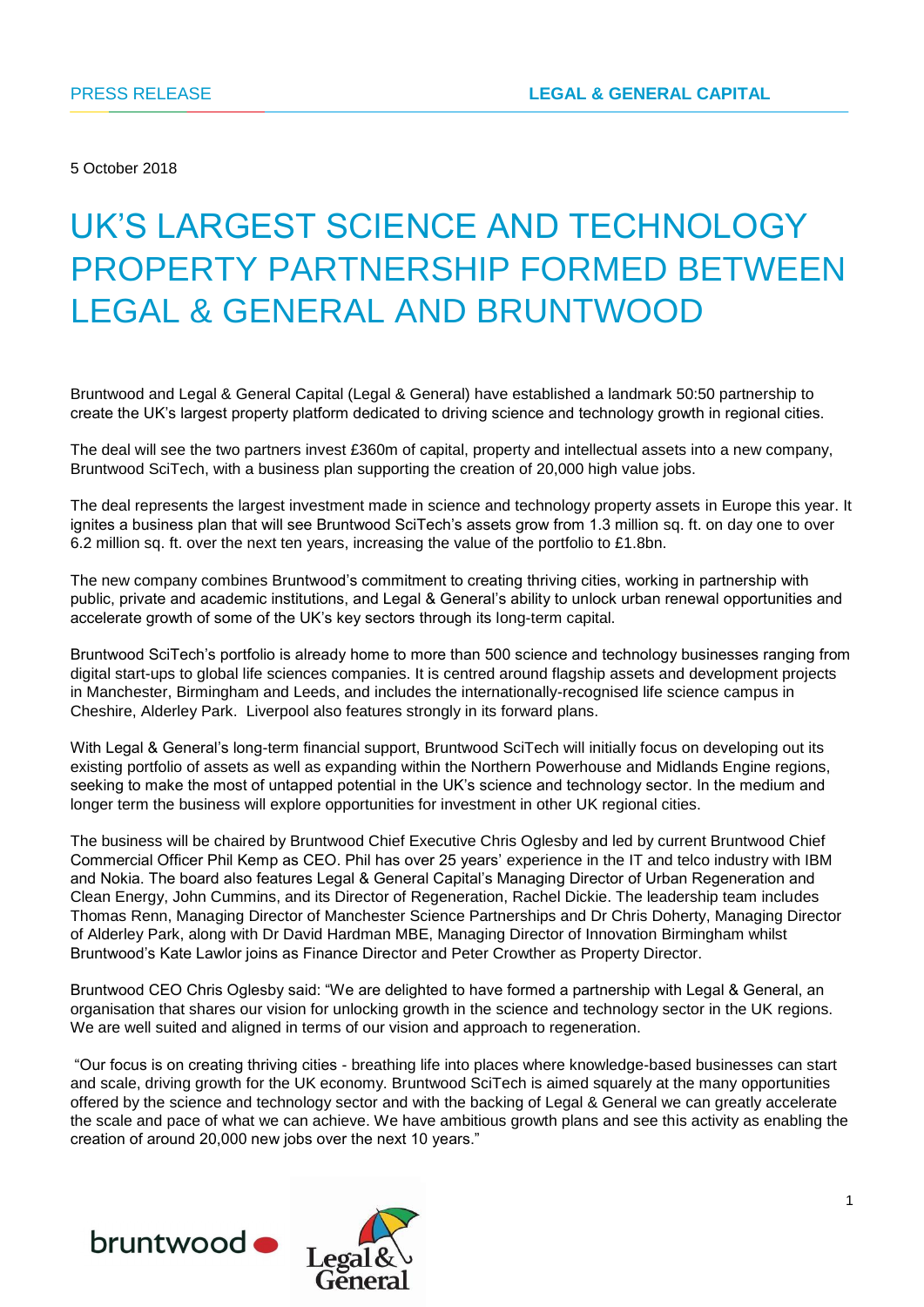**Nigel Wilson, Chief Executive of Legal & General,** said: "Although the UK is a great place to do business, years of chronic underinvestment have led to poor productivity, inadequate real wage growth and muted economic growth. Science and technology will be key to revitalising the UK economy and driving job creation. We need to keep investing to support the development of our UK regional cities.

"Through our investment in Bruntwood SciTech, we are partnering with a best in class management team at Bruntwood with a track record of delivering and developing major science and technology projects across the UK's regions."

Bruntwood's substantial commercial office portfolio which it owns, develops and manages in Manchester, Liverpool, Leeds and Birmingham will continue to operate within its existing structure now headed by Ciara Keeling, who steps up from her role as Bruntwood's Director of Asset Management to become Chief Executive Officer of Bruntwood Works - Bruntwood's regional investment business.

As a group Bruntwood currently supports more than 3,000 customers and a community of 50,000 people in over 110 properties around the North of England and Midlands.

**Graham Barnes and Colin Thomasson of CBRE** advised Bruntwood, alongside a team from Addleshaw Goddard. Savills, EY and CMS represented Legal & General.

**- Ends -**

#### **For media enquiries about Bruntwood SciTech please contact:**

**Chris Hulme** Tel: 07971 350116 Email: [hulme@thisisinfluential.com](mailto:hulme@thisisinfluential.com)

## **For Legal & General Capital, please contact:**

**Faye Walters** Tel: 07742041447 Email: [Faye.Walters@lgim.com](mailto:Faye.Walters@lgim.com)

#### **Notes to editors**

- The physical assets in the Bruntwood SciTech include: Manchester Science Park, Citylabs 1.0, Manchester Technology Centre, Circle Square, Alderley Park, Platform (Leeds), Innovation Birmingham
- Two specialist incubators focussed on digital technology and innovation (one based at the Manchester Technology Centre and one based in Platform in Leeds). Mi-IDEA a post-accelerator developed in partnership with Cisco based in the Bright Building at Manchester Science Park and a bioscience accelerator at Alderley Park.
- Manchester Science Park, Alderley Park and Citylabs 1.0 all have Enterprise Zone status.
- Over 2m sq. ft. pipeline of developments including Citylabs 2.0 and 3.0, Alderley Park, Circle Square and Innovation Birmingham



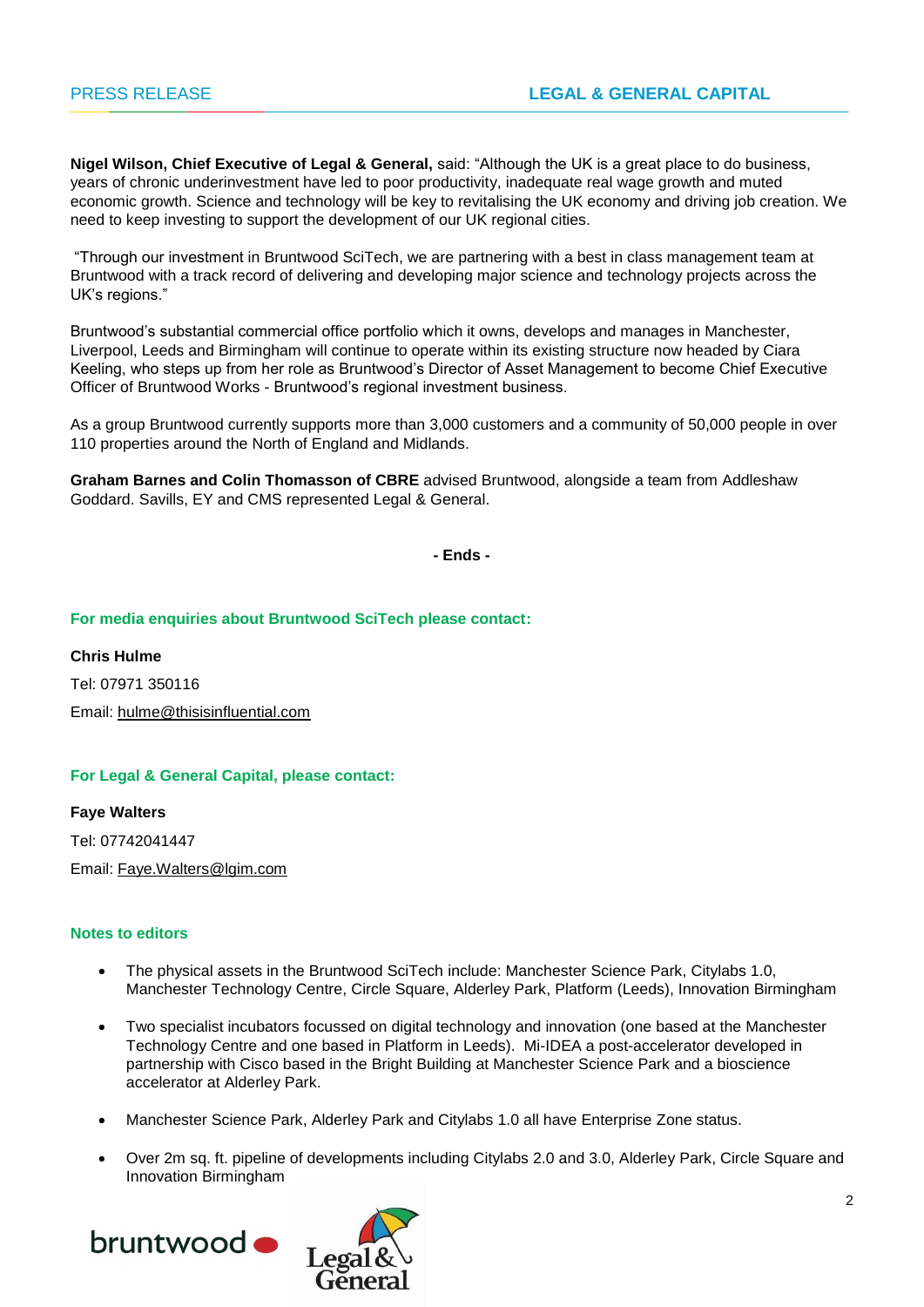#### **About Bruntwood SciTech**

Established in 2018, Bruntwood SciTech is a joint venture between leading regional property company Bruntwood and Legal & General Capital. Bruntwood SciTech, owns, manages and operates the UK's largest portfolio of science and technology assets across the North of England and Midlands, providing high specification, scalable office and laboratory facilities for businesses in the life science and digital technology sectors.

Bruntwood SciTech's locations are collectively home to over 500 knowledge and innovation-intensive businesses from start-ups to global HQ's. Companies gain unrivalled access to a comprehensive programme of bespoke, specialist business support l designed to help companies form, grow and scale including access to finance, talent, markets, mentorship and an extensive clinical, academic and public partner network.

Locations include the internationally-renowned Alderley Park in Cheshire, Platform in Leeds, Innovation Birmingham, and a cluster centred at the heart of Manchester's Oxford Road Corridor innovation district - Manchester Technology Centre, Manchester Science Park, Citylabs 1.0, 2.0 & 3.0, Circle Square - a joint venture with Select Property Group. Bruntwood SciTech also manages three incubators for digital technology entrepreneurs and start-ups located at Platform, Manchester Technology Centre and Innovation Birmingham. Manchester Science Park boasts Mi-IDEA a post-accelerator delivered in partnership with Cisco whilst Alderley Park offers a specialist life science accelerator.

www.bruntwood.co.uk Twitter: @bruntwood\_uk Instagram: @Bruntwood Facebook: Facebook.com/BruntwoodUK LinkedIn: Linkedin.com/company/Bruntwood

#### **About Legal & General Capital**

Legal & General Capital (LGC) is the principal investment arm of Legal & General Group. Investing from Legal & General's £8.1bn shareholder balance sheet, LGC's purpose is to generate long-term shareholder value by injecting new capital into key sectors where there has been a shortage of investment and innovation. Focused on Housing, Urban Regeneration, Clean Energy and SME Finance, these sectors reflect our aim to invest for the long term in economically and socially useful assets, to secure competitive returns and to create new asset classes for Legal & General's varied investment requirements, for our partners and for the wider marketplace.